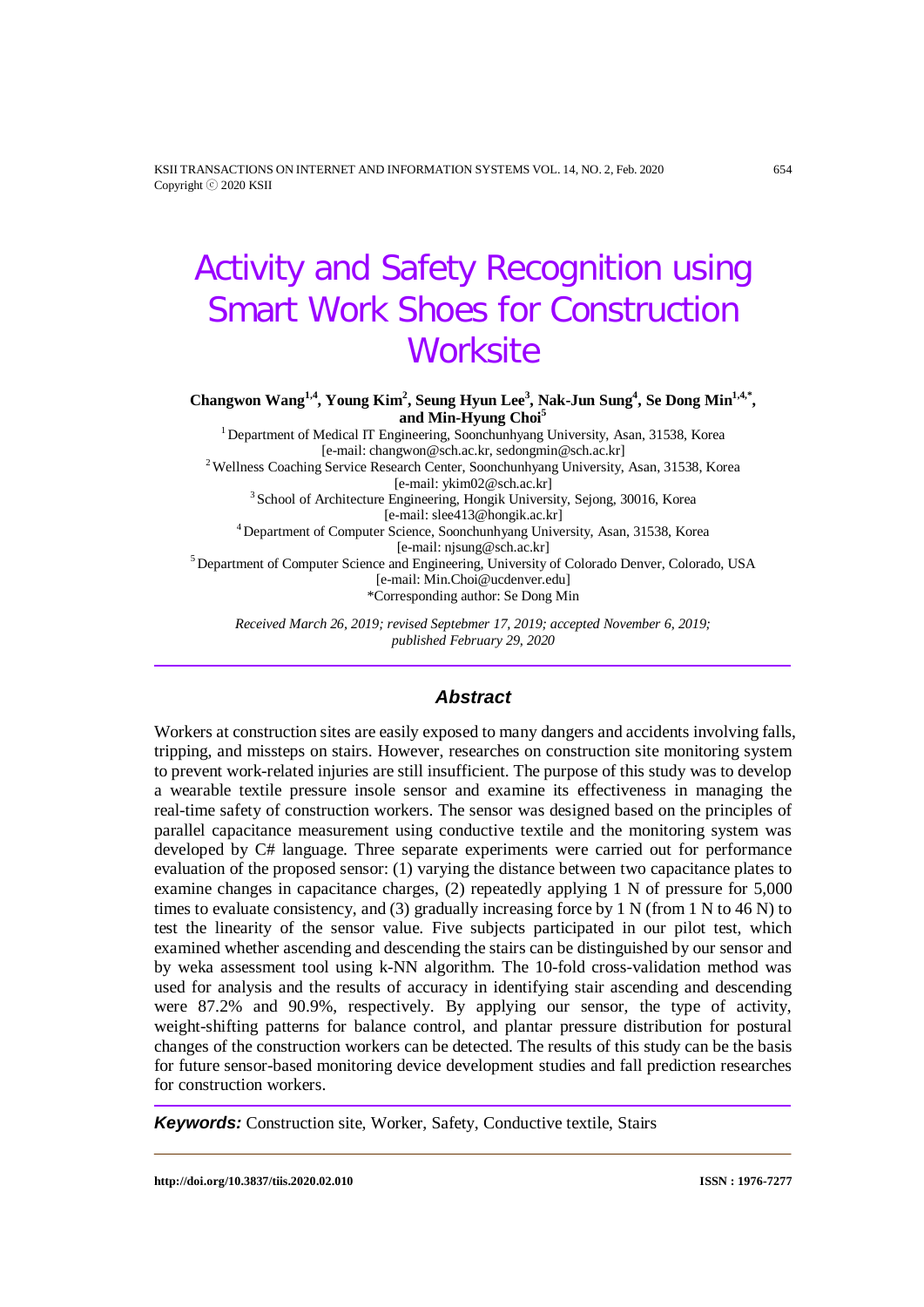# **1. Introduction**

**C**onstruction industry is highly dependent on labor force and construction worker's safety is directly related to productivity. However, the workers at construction sites are at high risk of getting injured or dying from external causes. Workers at construction sites are frequently exposed to many types of dangers involving falls, tripping, and missteps on the stairs. A study by Kenneth et al. reported that 309,060 cases of injuries were from falls, and that number is higher than the injuries from contact with objects and equipment [1]. According to the Bureau of Labor Statistics (BSL) Survey of Occupational Injuries and Illnesses (SOII) in 2015, falls accounted for 26.8% of all injuries. Courtney et al. documented work-related disability and death due to falls at construction sites and reported that the common cause was the stairs at the work sites that often lack firm surface and railings [2]. Danger detection and warning system for construction work site is crucially needed to reduce and prevent such tragedies.

Industrial safety includes securing the safety of workplace since construction materials, machinery, and devices can cause accidents [3]. Although the importance of managing the safety of construction workers is raised every year, there still are very few studies on this matter. Falling accidents have long been recognized as an important occupational safety issue, because they not only directly affect work speed and performance but also are the main causes of death or injury at the construction sites [4-6]. Stairway falls in general are one of the global health concerns and are often associated with extensive damages and injuries with poor prognosis [7,8]. Previous studies reported that falls from the stairs lead to accidental deaths in older adults and to the coincident activity for 7-36% of falls [9,10]. Most of the fall-related accidents were reported to be in high teens or low twenties  $[11-17]$  and appeared particularly evident for the middle-aged adults [15-17]. Since the age range of construction workers is wide, personal protective equipment (PPE) practical for people of all ages is needed.

Traditional types of PPE include safety helmet, worker, gloves, work pants, shirts, and glasses. Among these, wearing safety helmet and safety shoes is essential for workers' safety. With emerging technology, several studies developed smart safety helmets using accelerometer sensor for fatigue detection and safety shoes with pressure sensors [18,19]. A study by Yang et al. [20] assessed gait in a laboratory to identify fall harzards of construction envrionments using accelerometer sensor and motion capture system.

Other studies tested the effect of safety training and education for construction workers in recognizing and identifying risks [21,22]. However, risk detection relied on the judgment of a subjective and error prone person due to his or her knowledge and experience of various levels of risk conditions. Construction sites are dynamic, adding to the complexity of detecting hazards, especially in low light or noisy conditions. Considering this, additional approaches are needed to address the current limitations to improve risk identification at construction sites. Recent attention has been paid to the researches on the safety monitoring of the operator using wearable pressure sensor, acceleration sensor, and gyroscope.

Some authors focused on detecting a fall risk before it occurs in humans and robots [23-25]. However, these are highly focused in threshold based algorithms, and therefore very subject dependent. To monitor movement execution in real time and to prevent falls during daily life activities, a study by Ribeiro et al. (2019) developed an offline IMU-based classifier capable of distinguishing normal gait from fall and pre-fall situations [26].

Along with various high-functioning and user-friendly sensors, a systematic management system is now needed to monitor and warn the construction workers of the dangers they face at the worksites. Although needed, setting up real-time monitoring systems at construction sites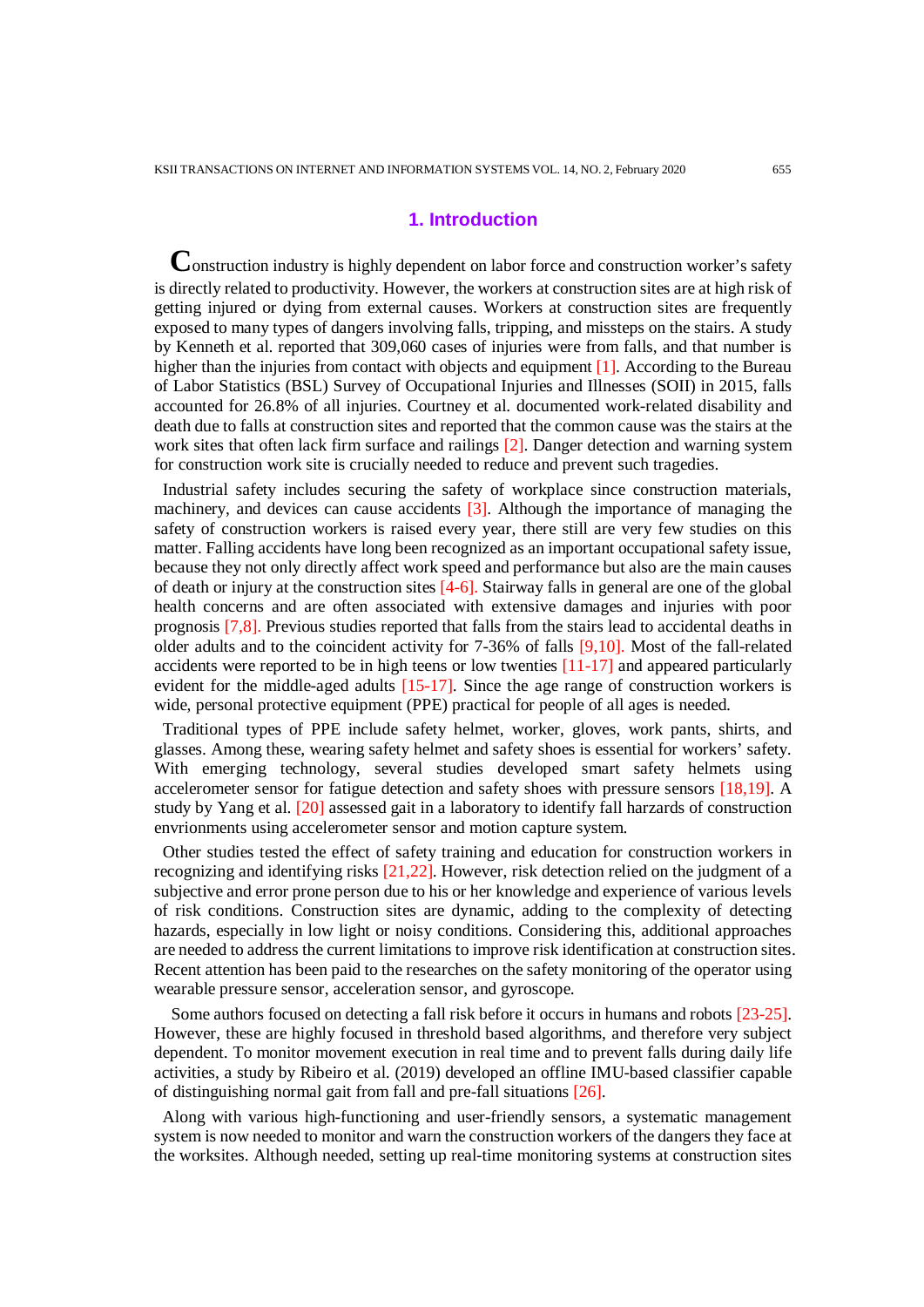with commercial sensors, motion detecting cameras, wired computers, and general alarming programs would be quite costly and inefficient for the workers. A cost-effective, nonrestrictive sensors and real-time warning system are essential to reduce accidents and life-threatening injuries that occur at construction work sites. Thus, this study developed inexpensive but high-functioning wireless sensor and monitoring system for fall detection.

Many studies have performed motion analysis on daily activities and gait of various patients and healthy individuals [24,25,27-31], but not much research has focused on the causes and preventions for falling accidents from stairway at construction work sites. Moreover, development of wireless activity-monitoring sensors with real-time accident warning system for construction workers are rarely found in literature.

Therefore in this study, a wireless, lightweight, wearable textile insole pressure sensor for real-time safety monitoring system was developed to overcome and complement the limitations of commercial sensing systems. Performance and feasibility of the developed sensor were tested. Our sensor was designed to detect weight-shifting patterns and plantar pressure distribution changes during gait, ascending, and descending the stairs. Respective analysis of balance and postural changes during activities can be used to warn the workers when any extreme movements out of normal range of motion are detected.

# **2. Methods**

#### **2.1 Textile-based pressure sensor**

A pressure sensor was developed by applying a parallel capacitance measurement method using conductive textile as shown in **Fig. 1**. For the sensor, W-290-PCN model (A-jin Electron, Gangseo, Busan, Republic of Korea) was used. The W-290-PCN model is consisted of polyester, sequentially-plated with nickel, copper, and nickel.



**Fig. 1.** Structure of a parallel capacitor

A capacitor is made of two conductive plates that are separated by a dielectric material. The plates accumulate electric charge; positive charge in one plate and negative charge in the other plate and it is measured in units of Farad (F). 1 F is the capacitance of 1 C charge stored at both ends of the conductor plate at a voltage of 1 V. Capacitance refers to the amount of charge per unit voltage a capacitor can store across a conductor plate and the parallel capacitance can be calculated by Equation (1).

$$
C = \frac{Q}{V} = \varepsilon \frac{A}{d} \tag{1}
$$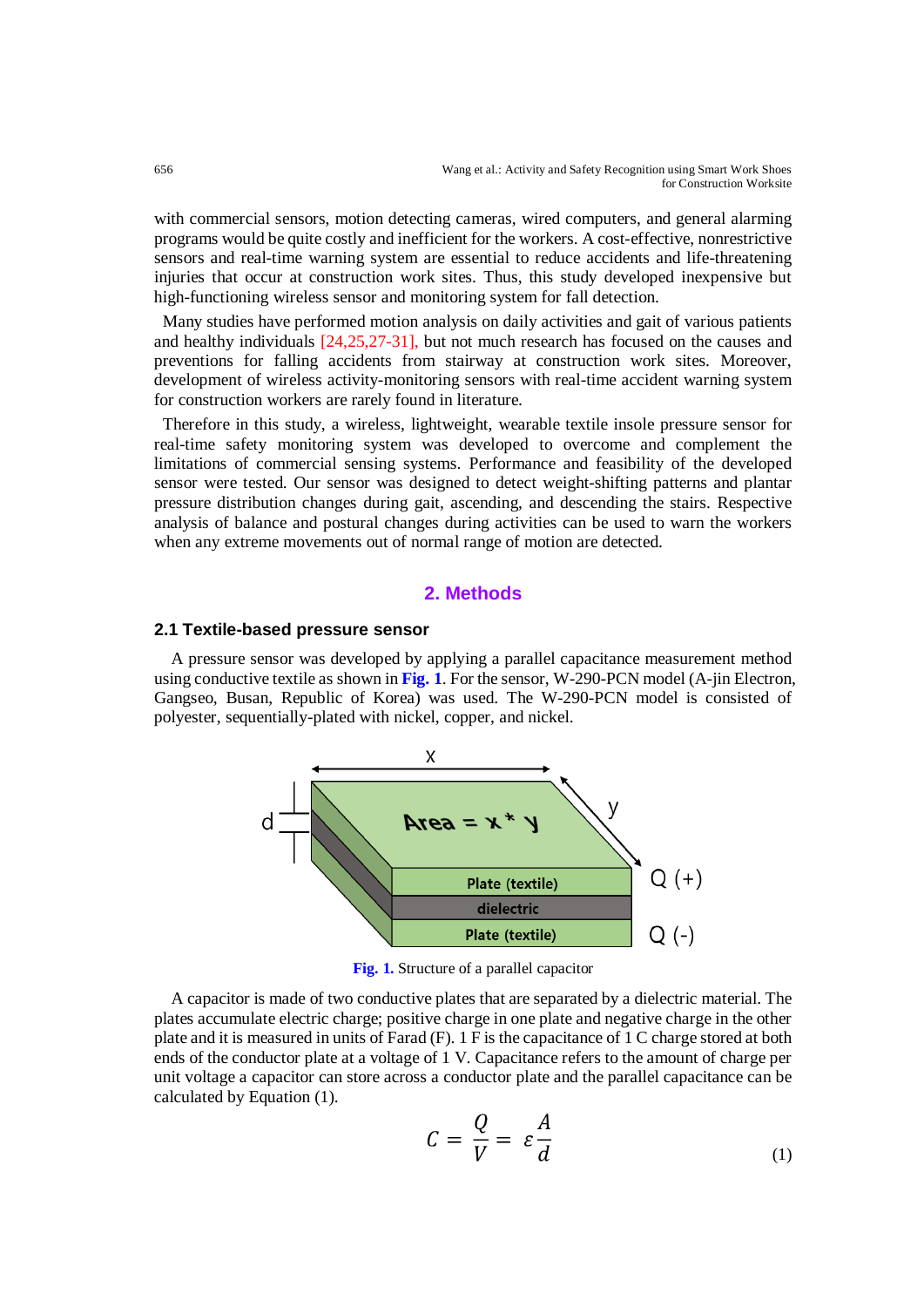Where A means the area of plates, d means the distance between the two plates, and e means the permitivity of the material. Q refers to the electric charge and it is the amount of electricity a certain object has, and is divided into a positive charge and a negative charge. C is inversely proportional to the distance of the two plates and is proportional to the area of the material and the dielectric constant between two plates.

Two types of textile-based pressure sensors were developed; one for performance evaluation and the other for feasibility test during ascending/descending the stairs as illustrated in **Fig. 2**. **Fig. 2 (a)** shows the structure of a pressure sensor made for performance evaluation and it consists of two layers (a sensor layer and a ground layer). **Fig. 2 (b)** shows the structure of an insole-type pressure sensor. The sensor for performance evaluation was made with a single channel and the size of the insole was  $5 \times 5 \text{ cm}^2$ . The insole type pressure sensor for feasibility test was built with 10 channels and its size was 270 mm as illustrated in **Fig. 2 (c)**.



**Fig. 2.** Structure of the proposed pressure sensors, (a) performance test type, (b) insole type, (c) sensor location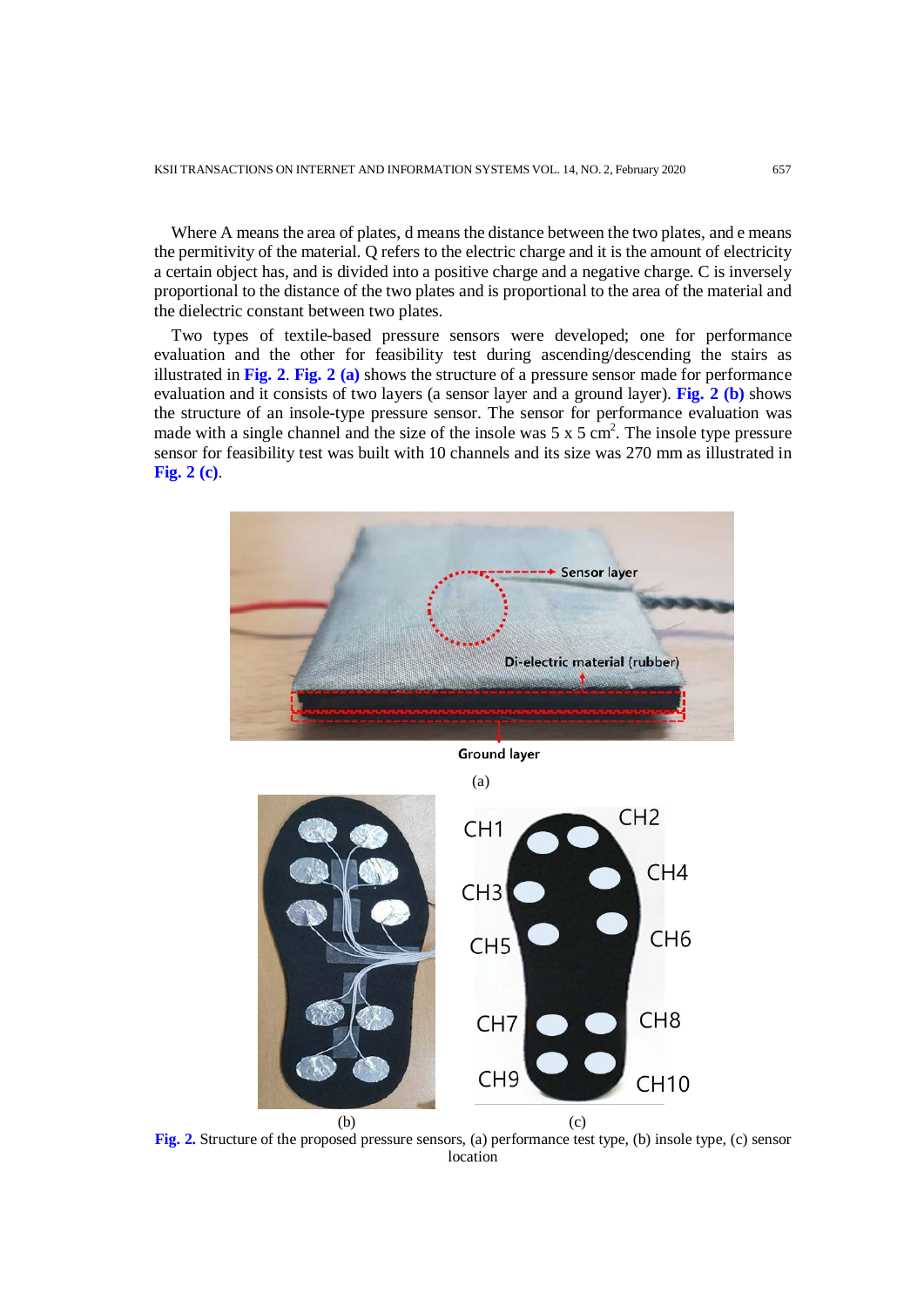#### **2.2 Capacitance measurement and monitoring system**

To measure the capacitance changes during gait, we develoepd a capacitance measurement system as illustrated in **Fig. 3**. **Fig. 3 (a)** shows the safety shoes integrated with capacitance measurement system and **Fig. 3 (b)** shows the structure of printed circuit board (PCB) of our proposed system. The size of PCB was 2.3 x 3.3 cm and the operation power was 3.7 V. For micro processor unit (MCU), STM32 series was used and for analog to digital signal conversion, MPR121QR2 sensor was used. Data were sampled at 100 Hz. We used Bluetooth communication to transfer data between the capacitance measurement board and C# capacitance moniotring system. The baudrate was set up at 115200 bps (bit per second).



**Fig. 3.** Capacitance measurement system, (a) safety shoes integrated with capacitance measurement system, (b) capacitance measurement PCB

**Fig. 4** shows the capacitance monitoring system. It was developed using C# and was designed to receive data from all 20 channels of the insole sensors (10 from each foot). Capacitance monitoring system shows the waveform of the data collected in real time and each window shows the capacitance values from 10 channels (from each foot). The UI component includes a section with the list of port numbers and baudrate information, connect/disconnect button, and recording start/end (save) button. Data can be stored as a text file (100 samples per minute) and the raw data text file includes a time stamp (yy-dd-hh-mm-ss), where yy refers to the year, dd the day, hh the hour, mm the minute, and ss the second.<br>Port Configuration



**Fig. 4.** Capacitance monitoring system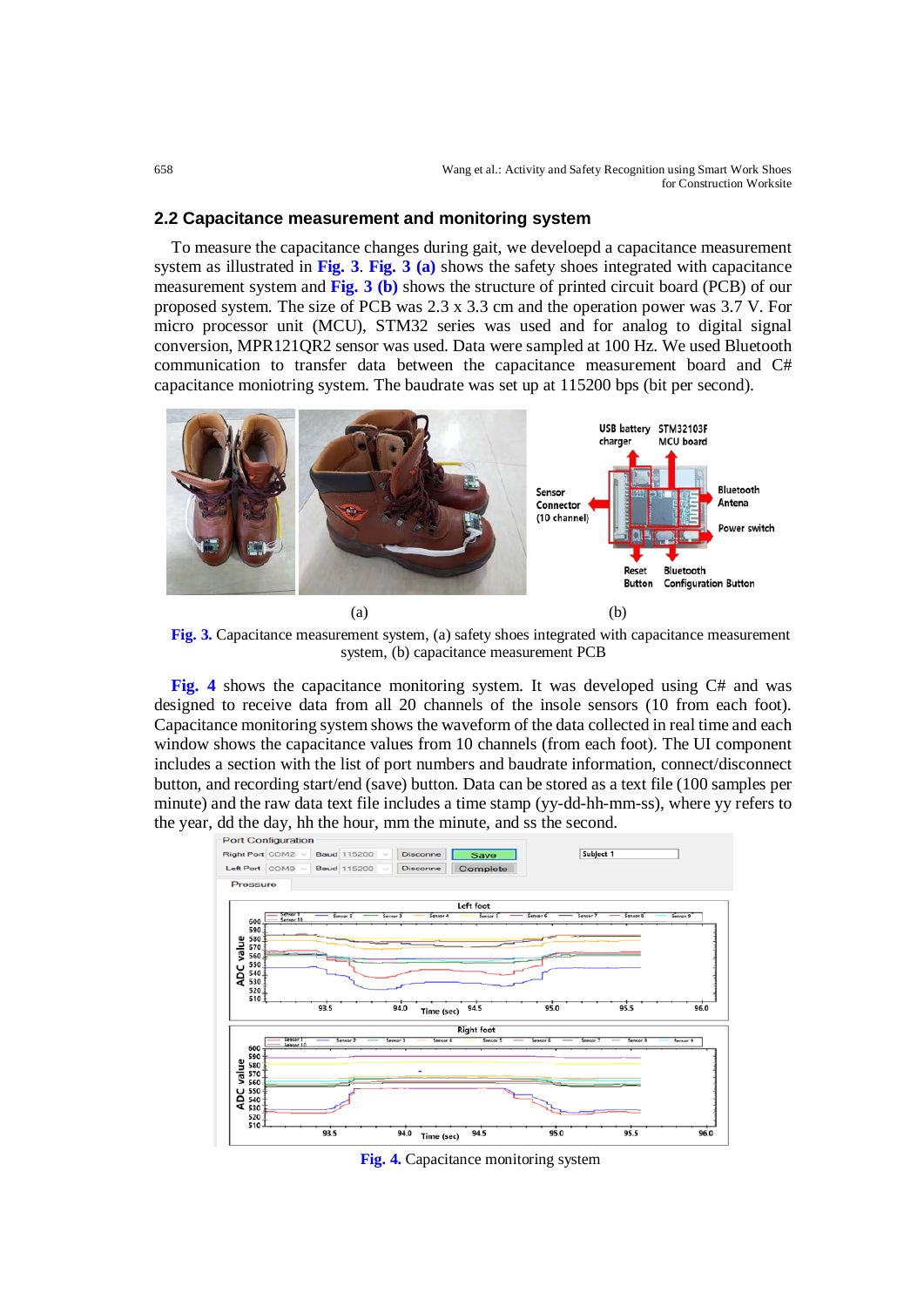### **2.3 Signal processing**

Data from each set of 10 channels measured from each side of the foot were added together to form one signal. Then, fast fourier transform (FFT) was performed using Matlab2015a to check the frequency component of the measured signal from the developed system and to confirm the frequency components to be distributed between 0 to 3 Hz as shown in **Fig. 5**. Pre-processing of the data was performed by applying the  $4<sup>th</sup>$  low-pass filter with a cut-off frequency of 3 Hz.



**Fig. 5.** Results of fast fourier transform analysis

We applied moving average filter ( $n = 5$  samples) using Equation 2 to minimize the noise component of the data during stair ascending/descending, and then smoothing was performed (**Fig. 6**). After pre-processing, the high peaks were detected using the local maxima algorithm (**Fig. 7**). Local maxima algorithm is a heuristic algorithm based on hill climbing search and it picks out the highest value in the selected area. A peak is defined when there is no other higher value.

$$
y[i] = \frac{\sum_{j=1}^{M-5} x_i - M + j}{M}
$$
 (2)

Where, y[i] is the output and M is the number of used points in moving average.



**Fig. 6.** Results of moving average filter on the data collected during stair descending, (a) raw data, (b) filtered data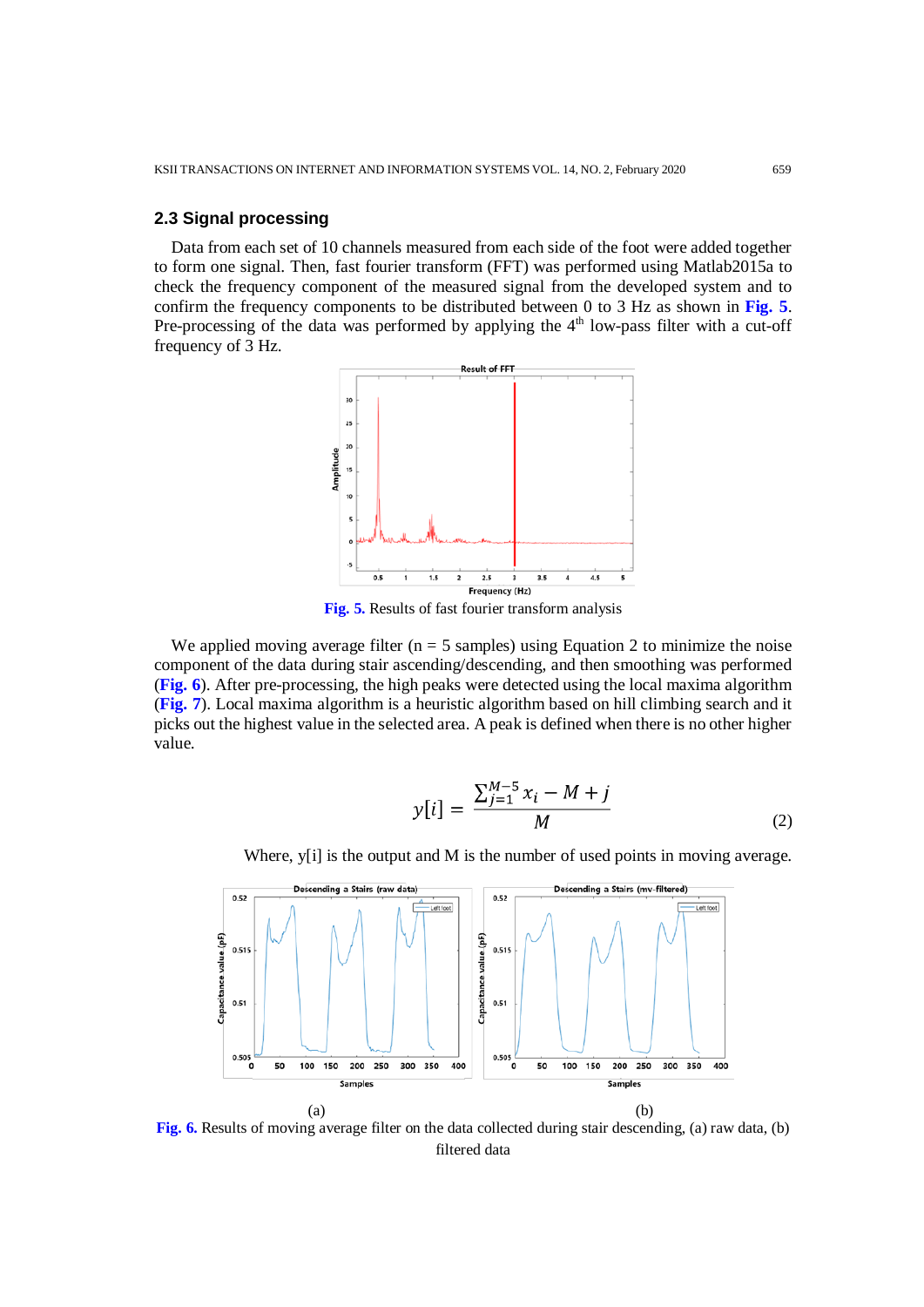660 Wang et al.: Activity and Safety Recognition using Smart Work Shoes for Construction Worksite



**Fig. 7.** Results of peak detection using local maxima algorithm

# **2.4 Feature extraction**

Data collected from the proposed sensor were analyzed by 10-fold cross-validation method, which identified stair ascending and descending activities. A total of 12 feafures were selected for analysis as illustrated in **Fig. 8**.



**Fig. 8.** Features for data analysis

The features analyzed by weka assessment tool were as follows : (1) the highest peak of heel strike from summation of 10 channels, (2) the highest peak of toe off from summation of 10 channels, (3) pressure difference between heel strike and toe off, (4) time intervals between heel strike and toe off, (5-8) raw data from channels 1, 2, 9, 10 at heel strike, and (9-12) raw data from channels 1, 2, 9, 10 at toe off.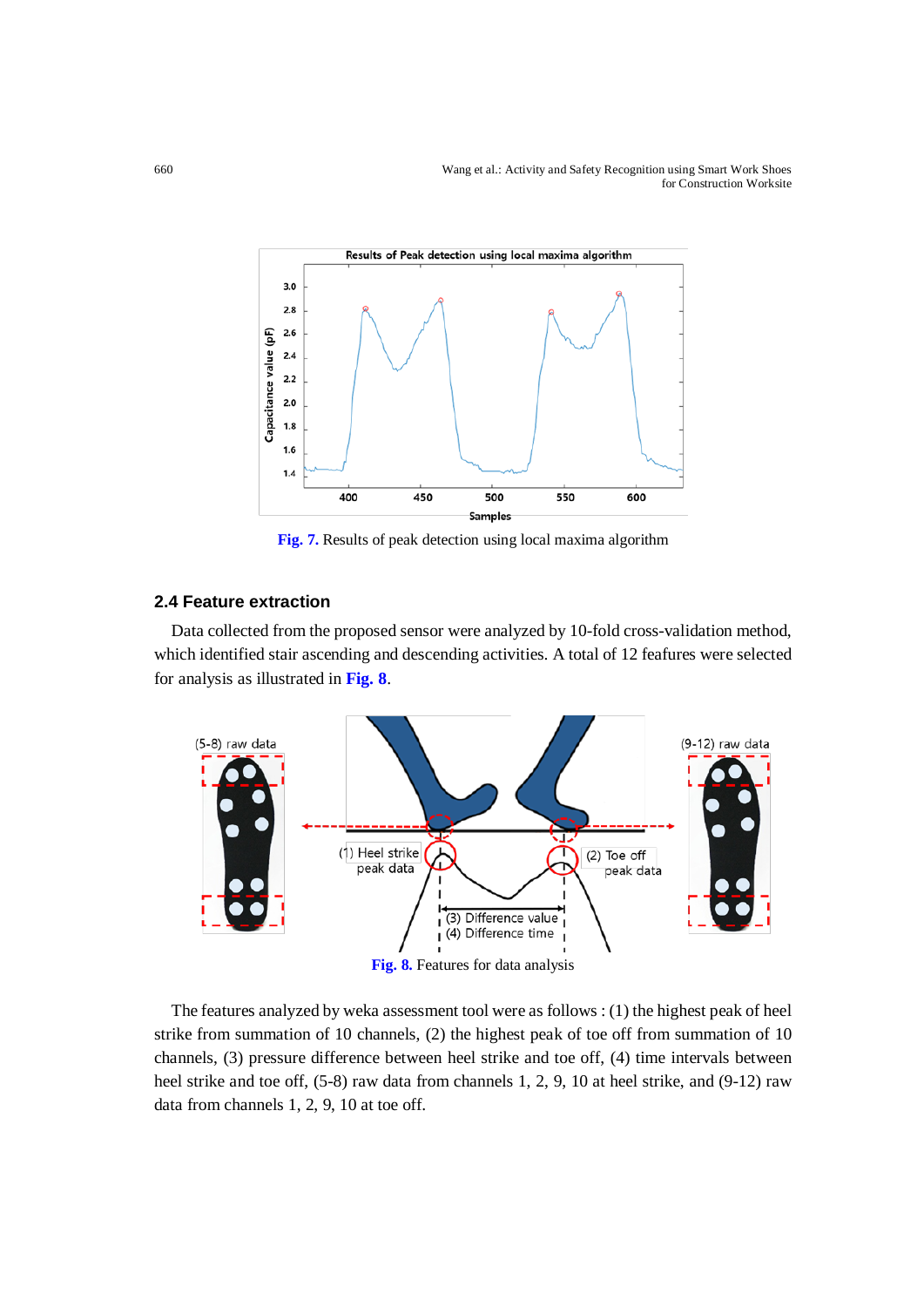#### **2.5 Experimental protocol**

The experimental protocol was composed of two sections. The first was performance evaluation of our textile pressure sensor and the second section was testing the feasibility of our sensor in identifying the difference between stair ascending and descending.

#### **2.5.1 Resolution evaluation using load cell tensile compressor**

Resolution of the proposed sensor was evaluated by three consecutive experiments using load cell tensile compressor; model MCT-1150 (A&D Company, Tokyo, Japan) as illustrated in **Fig. 9**. In order to measure the capacitance value in real time according to change of the distance and pressure count, the capacitance value was measured using the LCR meter (LCR-8110G, GWInstek, New Taipei City, Taiwan).

(1) Test 1 : The textile pressure sensor was placed between two conductive textiles and the charge in capacitance was measured by narrowing the distance between the two plates every 0.1 mm.

(2) Test 2 : The same pressure was applied to the developed sensor for 5,000 times with a force of 46 N to evaluate the consistency of the measured values.

(3) Test 3 : Linearity of the collected data was examined with the same weight for 10 times from 1 N to 46 N, in increments of 1N  $(1 \text{ N})$  is equal to 9.8 kg). The MCT-1150 model has a maximum range of 51 N, but 46 N was selected because when the plates get too close and touch each other, the data output becomes inaccurate. Our sensor was to be placed in insoles; considering that the pressure would rise when the sensor is worn inside the shoes, 46 N was considered the maximum force meaningful to be tested.



**Fig. 9.** Resolution test setting

### **2.5.2 Subject characteristics**

Five young, healthy male subjects were included in this preliminary study. Their average age was  $28.40 \pm 3.36$  SD) years and the average BMI was  $25.40 \pm 2.24$  SD). None of the participants had a medical history of lower extremity injury and pathologic symptoms including fracture, sprain, musculoskeletal disease, pain, neurological symptoms, muscle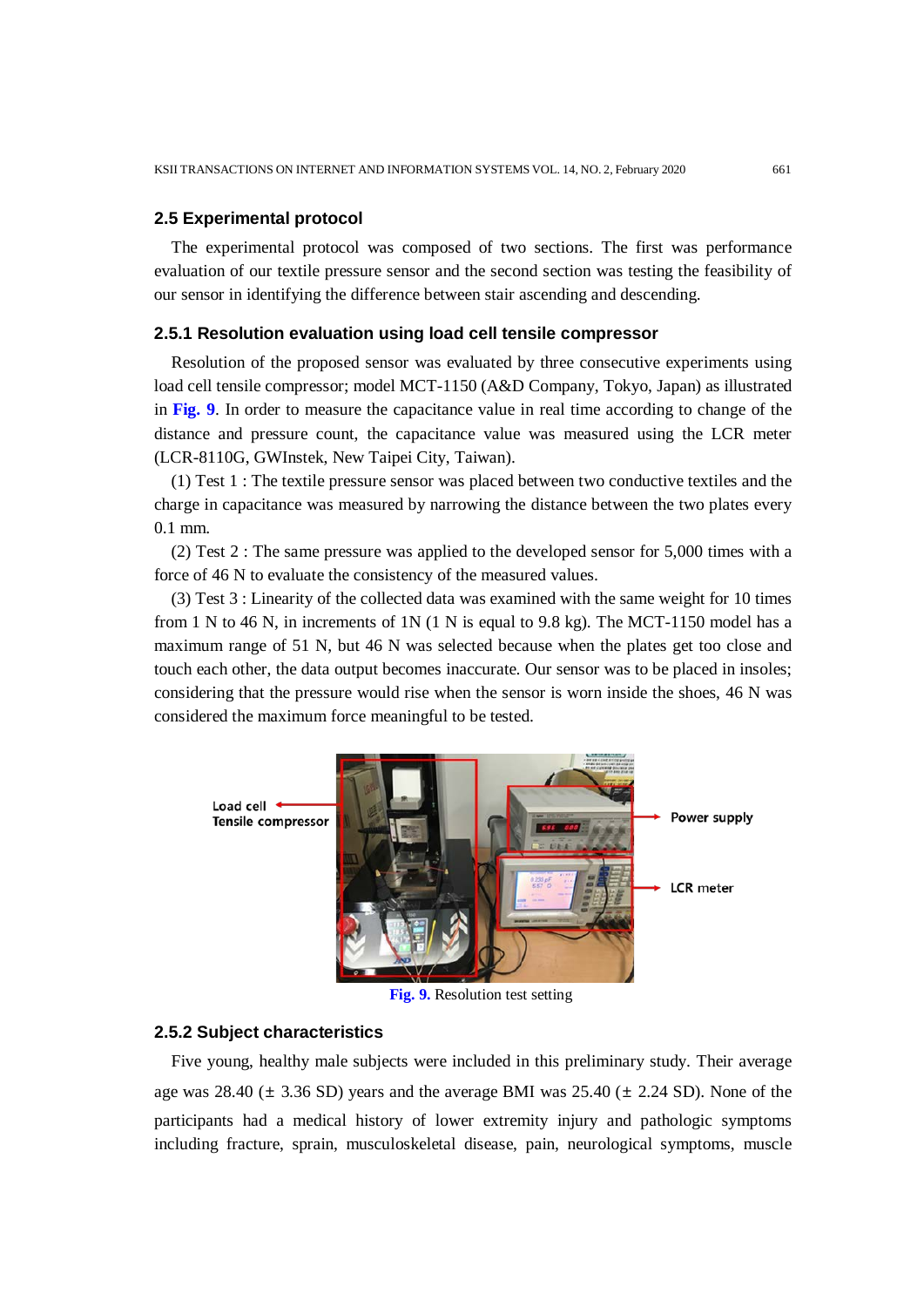weakness, limited range of motion in the joints. All subjects received a 5-minute pre-training before participating in the experiment for familiarization of the experimental protocol and the experiment procedure was thoroughly explained for clear understanding. The experiment was conducted after obtaining consent from all subjects in writing. Subjects continuously ascended and descended a total of 22 stair cases in a comfortable speed each person chose.

| <b>Table 1.</b> Subject Characteristics |       |        |        |                   |            |  |
|-----------------------------------------|-------|--------|--------|-------------------|------------|--|
| Sub No.                                 | Age   | Weight | Height | BMI               | <b>Sex</b> |  |
|                                         |       | (kg)   | (cm)   | (Body Mass Index) |            |  |
| 1                                       | 26    | 70     | 178    | 22.09             | М          |  |
| 2                                       | 27    | 80     | 172    | 27.04             | М          |  |
| 3                                       | 32    | 75     | 171    | 25.64             | М          |  |
| 4                                       | 32    | 92     | 182    | 27.77             | М          |  |
| 5                                       | 25    | 75     | 175    | 24.48             | М          |  |
| <b>AVG</b>                              | 28.40 | 78.4   | 175.6  | 25.40             |            |  |
| <b>SD</b>                               | 3.36  | 8.38   | 8.38   | 2.24              |            |  |

# **2.5.3 Feasibility test for identifying stair ascending and descending**

The morhologies of collected data were analyzed to test whether stair ascending and descending motions were identifiable as shown in **Fig. 10**. We used k-Nearest Neighborhood (k-NN) algorithm and differentiated stair ascending and descending movements using 10-fold cross-validation method of weka assessment tool. Normal walking data (20 m) were additionally collected as reference data.



**Fig. 10.** Experiment environment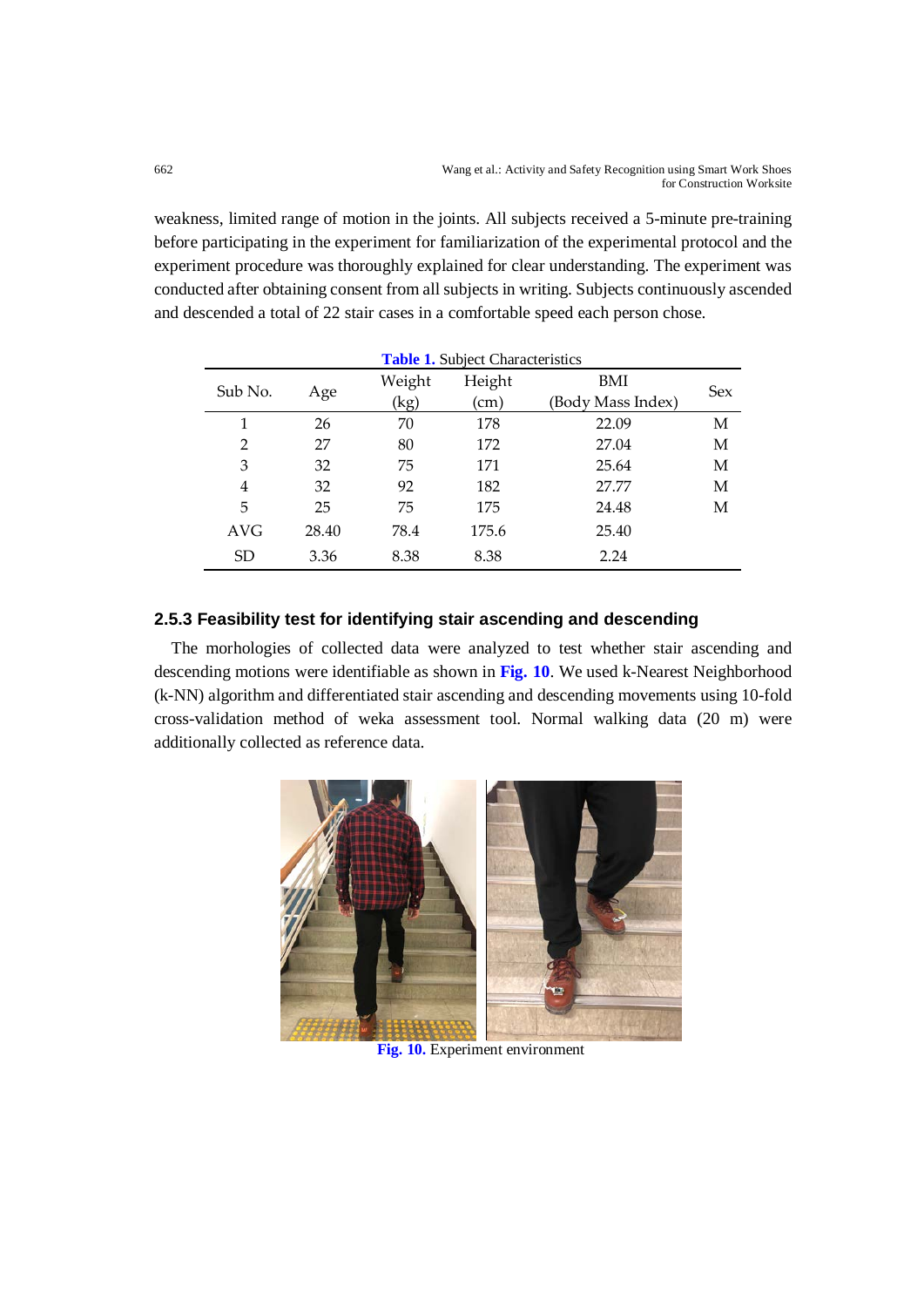# **3. Results**

#### **3.1 Results of sensor performance evaluation**

The results of resolution performance test by using a load cell tensile compressor are shown in **Table 2**. As the distance between the two plates narrowed, the capacitance value was found to increase. The experiments confirmed that distance and capacitance were inversely proportional. As the distance increases by 1 mm, the capacitance value decreases by 0.07 pF in average (SD: 0.03 pF).

| Distance (mm) | Capacitance $(pF)$ | Distance (mm) | Capacitance (pF) |
|---------------|--------------------|---------------|------------------|
| 7.0           | 1.46               | 5.7           | 2.14             |
| 6.9           | 1.52               | 5.6           | 2.21             |
| 6.8           | 1.59               | 5.5           | 2.29             |
| 6.7           | 1.64               | 5.4           | 2.37             |
| 6.6           | 1.68               | 5.3           | 2.44             |
| 6.5           | 1.73               | 5.2           | 2.50             |
| 6.4           | 1.78               | 5.1           | 2.62             |
| 6.3           | 1.82               | 5.0           | 2.78             |
| 6.2           | 1.88               | 4.9           | 2.90             |
| 6.1           | 1.92               | 4.8           | 3.04             |
| 6.0           | 1.92               | 4.7           | 3.21             |
| 5.9           | 1.97               | 4.6           | 3.30             |
| 5.8           | 2.05               | 4.5           | 3.40             |

**Table 2**. Capacitance values at different distances between two plates

Trend equation for the capacitance value according to the distance changes was derived as illustrated in Fig. 11. The derived trend formula had  $R^2$  equal to 0.99 and the fourth order polynomial y =  $0.05E-0.004x^3 - 0.0057x^2 + 0.0803x + 1.3838$ .





Consistency of the measured values while loading 46N of force for 5,000 times is shown in **Table 3**. Average pressure was 2.4 pF with standard deviation of 0.06 pF.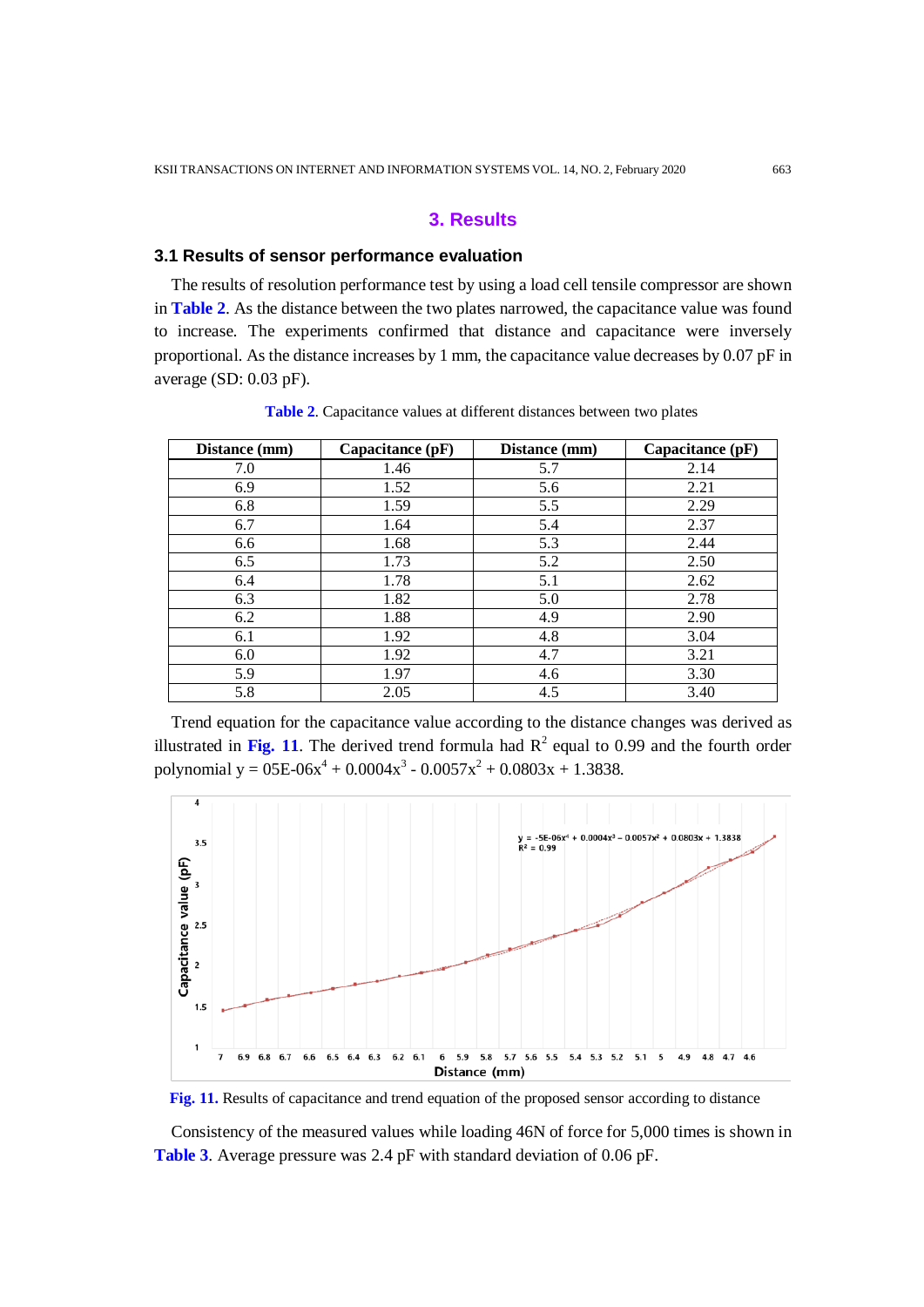664 Wang et al.: Activity and Safety Recognition using Smart Work Shoes for Construction Worksite

| <b>Pressure</b>      | Capacitance (pF) | <b>Pressure</b>      | (Pressure = $46$ N)<br>Capacitance (pF) |
|----------------------|------------------|----------------------|-----------------------------------------|
| <b>Loading Count</b> |                  | <b>Loading Count</b> |                                         |
| $\Omega$             | 2.4              | 2600                 | 2.4                                     |
| 100                  | 2.3              | 2700                 | 2.4                                     |
| 200                  | 2.5              | 2800                 | $\overline{2.4}$                        |
| 300                  | 2.4              | 2900                 | 2.5                                     |
| 400                  | $\overline{2.4}$ | 3000                 | 2.5                                     |
| 500                  | 2.4              | 3100                 | 2.5                                     |
| 600                  | $\overline{2.4}$ | 3200                 | $\overline{2.4}$                        |
| 700                  | 2.5              | 3300                 | 2.5                                     |
| 800                  | 2.5              | 3400                 | 2.4                                     |
| 900                  | 2.6              | 3500                 | 2.4                                     |
| 1000                 | 2.4              | 3600                 | 2.4                                     |
| 1100                 | 2.4              | 3700                 | 2.4                                     |
| 1200                 | 2.4              | 3800                 | 2.4                                     |
| 1300                 | 2.4              | 3900                 | 2.4                                     |
| 1400                 | 2.5              | 4000                 | 2.4                                     |
| 1500                 | 2.5              | 4100                 | 2.5                                     |
| 1600                 | 2.4              | 4200                 | 2.4                                     |
| 1700                 | 2.4              | 4300                 | 2.4                                     |
| 1800                 | 2.4              | 4400                 | 2.4                                     |
| 1900                 | 2.5              | 4500                 | 2.4                                     |
| 2000                 | 2.6              | 4600                 | 2.4                                     |
| 2100                 | 2.5              | 4700                 | 2.5                                     |
| 2200                 | 2.5              | 4800                 | 2.5                                     |
| 2300                 | 2.4              | 4900                 | 2.5                                     |
| 2400                 | 2.5              | 5000                 | 2.4                                     |
| 2500                 | 2.4              |                      |                                         |
| Avg                  | 2.4              | <b>SD</b>            | 0.06                                    |

**Table 3.** Consistency of the sensor capacitance values

**Fig. 12** shows the results of linearity test after repeatedly loading the same pressure for 10 times, and gradually increasing the pressure from 1 N to 46N in increments of 1N. The trend equation derived shows  $R^2$  equaling 0.99 (y = 0.0216x + 1.3665).



**Fig. 12.** Linearity of capacitance value from 1 N to 46 N in increments of 1N of pressure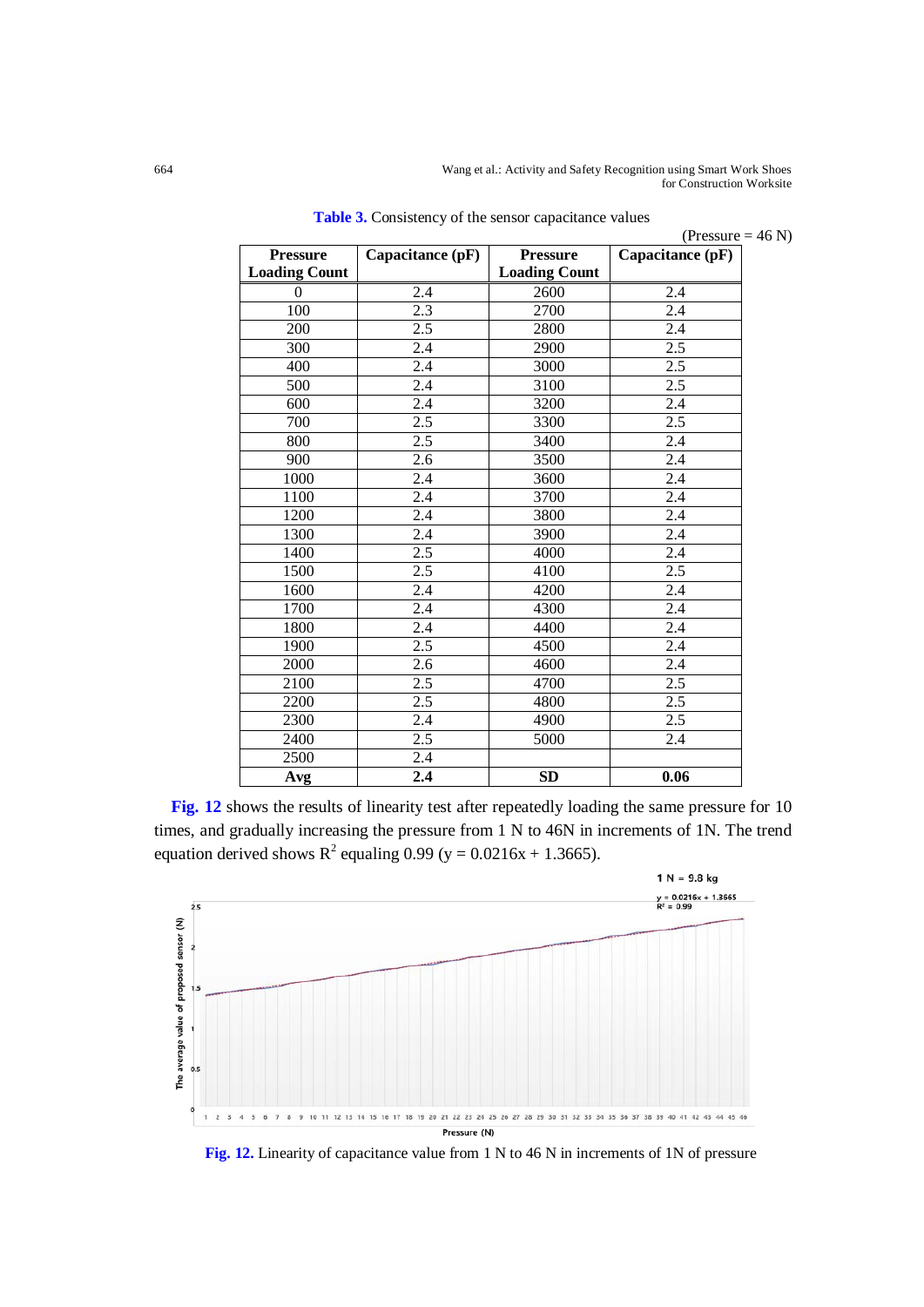#### **3.2 Results of feasibility test for identifying stair ascending and descending**

**Fig. 13 (a)** presents the morphology of stair descending detected by the insole pressure sensor, where A (0.516 pF) was detected from the heel and B (0.516 pF) from the toe area. When descending the stairs, A and B peak points were found to be almost the same. **Fig. 13 (b)** shows the morphology of ascending the stairs. The peak value of B (0.518 pF) was higher than that of A (0.514 pF). During stair ascending, subjects exerted more force on the toe area.



**Fig. 13.** Results of gait signal morphology during (a) descending, (b) ascending

**Table 4** and **5** summarize the accuracy for ascending and descending the stairs using k-NN algorithm. The precision of ascending stairs was 0.872 and descending stairs was 0.909.

| <b>Table 4.</b> Detailed accuracy for ascending and descending stairs |         |         |           |        |           |
|-----------------------------------------------------------------------|---------|---------|-----------|--------|-----------|
| Activity                                                              | TP rate | FP rate | Precision | Recall | F-measure |
| Walking                                                               | 0.925   | 0.026   | 0.904     | 0.925  | 0.914     |
| Ascending stairs                                                      | 0.924   | 0.089   | 0.872     | 0.924  | 0.897     |
| Descending stairs                                                     | 0.844   | 0.055   | 0.909     | 0.844  | 0.876     |

| <b>Table 5.</b> onfusion matrix for ascending and descending stairs |   |                        |       |     |  |
|---------------------------------------------------------------------|---|------------------------|-------|-----|--|
|                                                                     |   | <b>Predicted Class</b> |       |     |  |
|                                                                     |   | а                      |       |     |  |
|                                                                     | а | 123                    |       |     |  |
| Actual Class                                                        | h | $\mathcal{D}$          | 231   | 17  |  |
|                                                                     | C | 11                     | 28    | 211 |  |
| Precision                                                           |   |                        | 0.872 |     |  |

a : walking, b : ascending stairs, c : descending stairs

#### **4. Discussion**

This study aimed to develop a textile-based insole pressure sensor (performance test type and feasibility test type) for real-time monitoring and warning system for the safety of construction workers. After sensor performance test, a pilot feasibility test was performed to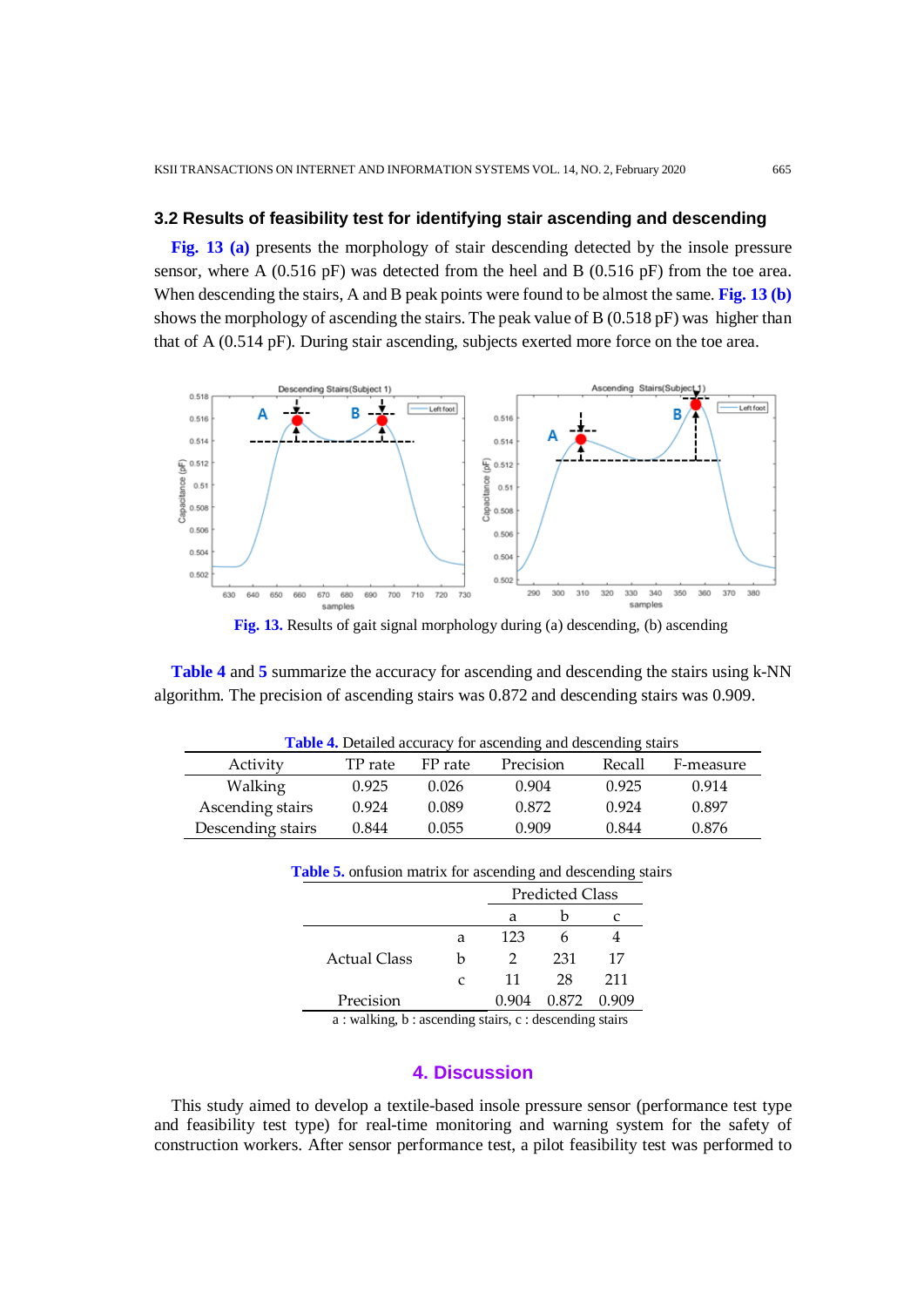examine whether the proposed sensor was able to identify ascending and descending motions on the stairs.

The results of our sensor performance test showed that at every distance increase in increments of 1 mm (from 7 mm to 4.5 mm), the capacitance value was decreased by 0.07 pF (SD : 0.03 pF). The highest capacitance of 3.40 pF was found in 4.5 mm thickness in our study. This could be used as a reference data for insole-type pressure sensor developers who are seeking or considering capacitive sensor for an alternative. In addition, the existing studies on the development of pressure sensors for gait measurement presented that more research is needed to find the optimum thickness of pressure sensing insoles. Our findings would provide a possible solution for developing more reliable insole-type textile pressure sensors. The results of the consistency test of our proposed sensor confirmed that our sensor has a high consistency  $(AVG : 2.4$  pF, SD : 0.06 pF).

We chose the k-NN algorithm for feature analysis, because our proposed sensor was previously proved to have high resolution (less noise) when compoared with F-scan sensor [32]. The accuracy level of k-NN algorithm normally decreases when the feature variables are unrelated, have noise, or when the feature size matching is considered not important [33]. In this study, the precision of stair ascending and descending identified by k-NN algorithm confirmed high performance of our proposed sensor [34]. A study by Storm et al. (2015) reported high precision (99.2%) results of their sensor in differentiating ascending and descending stairs [35]. Their results were based on 8 different types of sensors worn over the entire body, which would be relatively more accurate in detecting the motions, but we tried using just one pair of insole sensors to reduce the cost for the future users and to make the wearing of the sensor more practical. Our results were confirmed to have as high performance compared to the previous study results (ascending 87.2%, descending 90.9%). Using less number of sensors is a key to reduce cost and increase work efficiency when the purpose is to be used in real life setting.

For the feasibility test of our sensor, weight shifting patterns during stair-climbing were analyzed based on the plantar pressure data. The results of capacitance values detected during stair descending showed no significant peak pressure difference between the heel and toe area. This was due to the entire foot being in contact with the surface of the stair case because the subjects were unconsciously trying to not fall off the stairs. Conversely during ascending, the force exerted on the toe area of the foot was larger than that of the heel area. Such morphology was found, because when climbing the stairs, the center of gravity of the human body is naturally directed forward and thus stronger force is applied to the forefoot area. This also is related to keeping the body from not falling. The results of this study were congruent with those of the previous studies that performed similar research [36].

Our sensor and monitoring system differentiated stair ascending from descending, and weight shifting changes during the activity were detected. This pilot test confirmed the feasibilty of the developed system to be used as fall prevention and danger warning system for construction worksites. Falling from the stairs is caused by momentary loss of balance, use of inappropriate weight shifting strategy, wrongful posture control during lifting or lowering of the body, and structural abnormality in the foot and lower extremity. These factors can be indirectly assessed and diagnosed by distribution and intensity changes in plantar pressure, therefore the results of this study are meaningful. Further studies with a larger number of subjects are needed, and testing various construction work-simulated activities would build meaningful standards for plantar pressure distribution and intensity. Moreover, individualized normal range of motion data can serve as a standard in detecting and alarming when any extreme movements out of normal range of motion is found.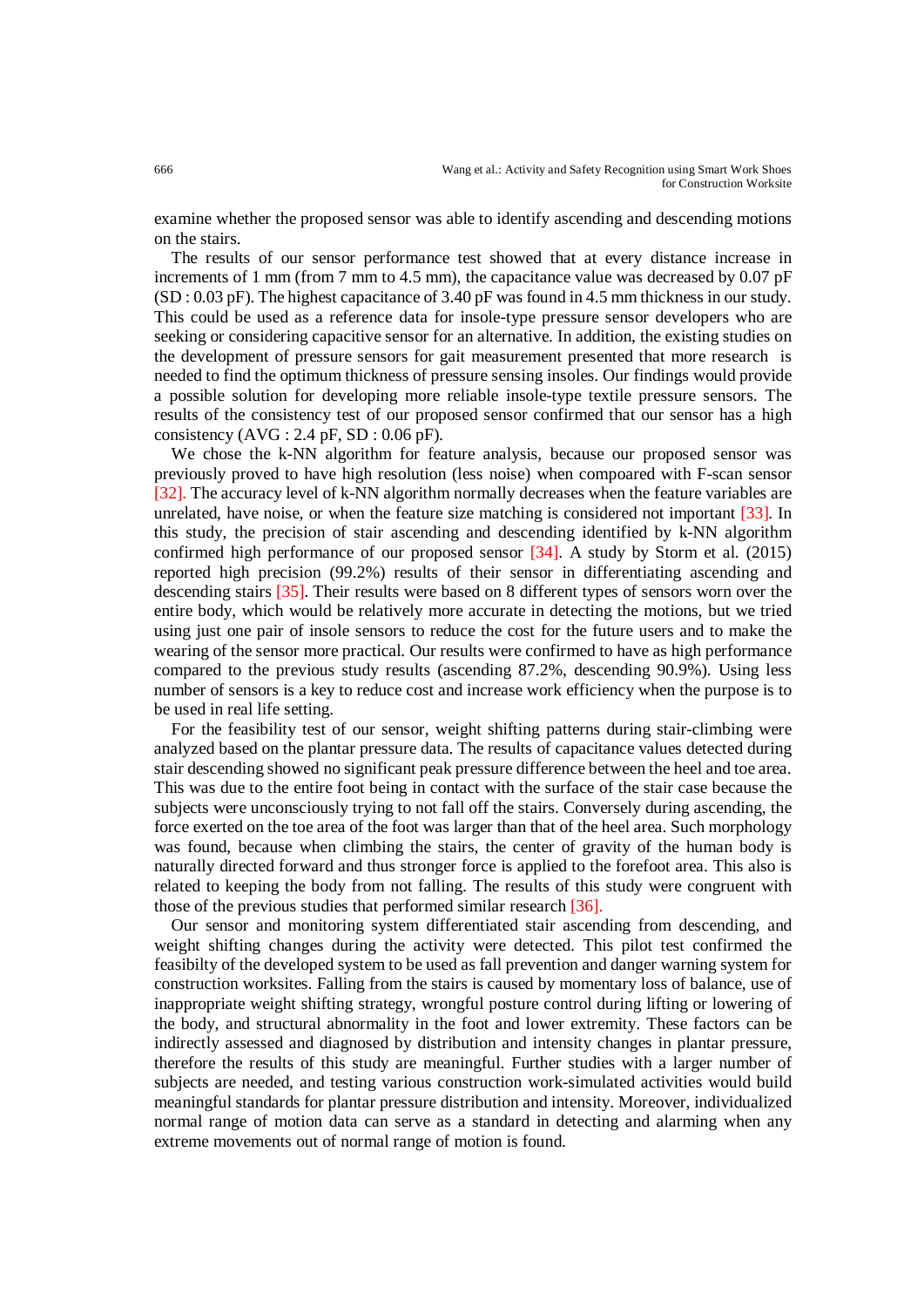Although we have developed a cost-effective, wearable textile pressure sensor and obtained meaningful results from the performance test and feasibility pilot, our research has a few limitations. First, the gait data are transmitted to the monitoring system via Bluetooth communications in real time, so the battery is consumed quickly. For this reason, data analyzing functions may not last for a long time, but battery life test was not performed in this study. Secondly, generalization of the results of this study may be difficult because the number of subjects was small. Lastly, the performance test was conducted in a laboratory and did not consider temperature and humidity factors.

In our future studies, we plan to recruit a larger number of subjects and apply our sensor in detecting various construction work-related movements and a real-life loading test can be designed based on the derived trend equation. As the results of this study showed feasibility, further study in various environments, considering changes in the temperature and humidity, at different heights and over uneven grounds could make better use of the developed sensor and monitoring system for construction workers.

#### **5. Conclusion**

We developed a light-weight, cost-effective, wearable insole-type textile pressure sensor with a Bluetooth-based monitoring system for predicting and alarming stairway falls of construction workers. The insole sensor was highly reliable and accurate in receiving and analyzing gait data, and could identify the difference between stair ascending and descending. Our proposed sensor and monitoring system are expected to detect more various activities in real time and prevent accidents by smart safety management of the construction sites.

# **Acknowledgement**

This study was supported by Basic Research Program through the National Research Foundation of Korea (NRF) funded by the Ministry of Education (NO. 2017R1A2B1011776) and was supported by the Soonchunhyang University.

#### **References**

- [1] K. A. Scott, G. G. Fisher, A. E. Baron, E. Tompa, L. Stallones and C. DiGuiseppi, "Same-level fall injuries in US workplaces by age group, gender, and industry," *American journal of industrial medicine,* vol. 61, no. 2, pp. 111-119, February, 2018[. Article \(CrossRef Link\).](http://dx.doi.org/10.1002/ajim.22796)
- [2] T. K. Courtney, S. Matz and B.S. Webster, "Disabling occupational injury in the US construction industry, 1996," *Journal of Occupational and Environmental Medicine,* vol. 44, no. 12, pp. 1161-1168, December, 2002[. Article \(CrossRef Link\).](http://dx.doi.org/10.1097/00043764-200212000-00010)
- [3] D. Smith, B. Veitch, F. Khan and R. Taylor, "Understanding industrial safety: Comparing Fault tree, Bayesian network, and FRAM approaches," *Journal of Loss Prevention in the Process Industries*, vol. 45, pp. 88-101, January, 2017. [Article \(CrossRef Link\).](http://dx.doi.org/10.1016/j.jlp.2016.11.016)
- [4] T. B. Leamon and P. L. Murphy, "Occupational slips and falls: more than a trivial problem," *Journal of Loss Prevention in the Process Industries*, vol. 38, no. 3, pp. 487-498, July, 2010. [Article \(CrossRef Link\).](http://dx.doi.org/10.1080/00140139508925120)
- [5] K. Kemmlert and L. Lundholm, "Slips, trips and falls in different work groups with reference to age and from a preventive perspective," *Applied Ergonomics,* vol. 32, no. 2, pp. 149-153, April, 2001. [Article \(CrossRef Link\).](http://dx.doi.org/10.1016/S0003-6870(00)00051-X)
- [6] L. Layne and K. Pollack, "Nonfatal occupational injuries from slips, trips, and falls among older workers treated in hospital emergency departments, United States 1998," *American journal of*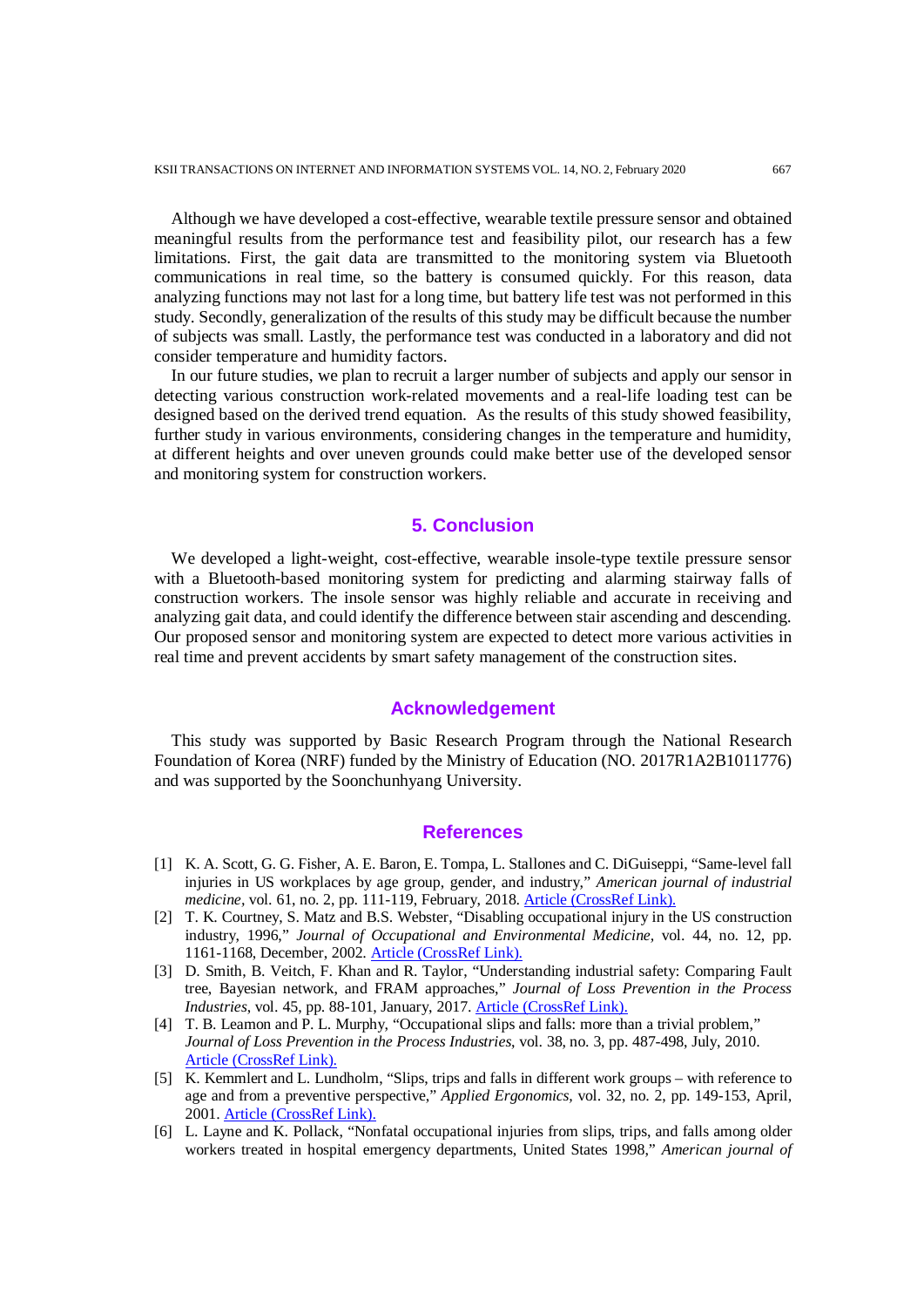*industrial medicine*, vol. 46, no. 1, pp. 32-41, July, 2004[. Article \(CrossRef Link\).](http://dx.doi.org/10.1002/ajim.20038)

- [7] P. Raina, N. Sohel, M. Oremus, H. Shannon, P. Mony, R. Kumar, et al., "Assessing global risk factors for non-fatal injuries from road traffic accidents and falls in adults aged 35-70 years in 17 countries: a cross-sectional analysis of the Prospective Urban Rural Epidemiological (PURE) study," *Inj. Prev.,* vol. 22, no. 2, pp. 92-98, April, 2016. [Article \(CrossRef Link\).](http://dx.doi.org/10.1136/injuryprev-2014-041476)
- [8] S. Heinrich, K. Rapp, U. Rissmann, C. Becker, H.H. Konig, "Cost of falls in old age: a systematic review," Osteoporos. Int., vol. 21, no. 6, pp. 891-902, June, 2010. [Article \(CrossRef Link\).](http://dx.doi.org/10.1007/s00198-009-1100-1)
- [9] J. K. Startzell, D. A. Owens, L. M. Mulfinger and P. R. Cavanagh, "Stair negotiation in older people: a review," *J. Am. Geriatr. Soc.*, vol. 48, no. 5, pp. 567-580, May, 2000. [Article \(CrossRef Link\).](http://dx.doi.org/10.1111/j.1532-5415.2000.tb05006.x)
- [10] M. E. Tinetti, M. Speechley and S. F. Ginter, "Risk factors for falls among elderly persons living in the community," *N. Engl. J. Med.*, vol. 319, pp. 1701–1707, December, 1988. [Article \(CrossRef Link\).](http://dx.doi.org/10.1056/NEJM198812293192604)
- [11] D. L. Gill, B. C. Kelley, K. Williams and J. J. Martin, "The relationship of self-efficacy and perceived well-being to physical activity and stair climbing in older adults," *Res. Q. Exerc. Sport*, vol. 65, no. 4, pp. 367–371, February, 2013. [Article \(CrossRef Link\).](http://dx.doi.org/10.1080/02701367.1994.10607642)
- [12] S. M. Ghodsi, B. S. Roudsari, M. Abdollahi and M. Shadman, "Fall-related injuries in the elderly in Tehran," *Injury*, vol. 34, no. 11, pp. 809–814, November, 2003. [Article \(CrossRef Link\).](http://dx.doi.org/10.1016/S0020-1383(02)00376-5)
- [13] S. W. Muir, K. Berg, B. M. Chesworth, N. Klar and M. Speechley, "Modifiable risk factors identify people who transition from non-fallers to fallers in community-dwelling older adults: a prospective study," *Physiother. Can.*, vol. 62, no. 4, pp. 358–367, October, 2010. [Article \(CrossRef Link\).](http://dx.doi.org/10.3138/physio.62.4.358)
- [14] L. A. Talbot, R. J. Musiol, E. K. Witham and E. J. Metter, "Falls in young, middle-aged and older community dwelling adults: perceived cause, environmental factors and injury," *BMC Public*  Health, vol. 5, pp. 86, August, 2005. **Article (CrossRef Link)**.
- [15] B. Kool, S. Ameratunga, W. Hazell and A. Ng, "Unintentional falls at home among young and middle-aged New Zealanders resulting in hospital admission or death: context and characteristics," *N. Z. Med. J.*, vol. 123, pp. 75–84, June, 2010.
- [16] D. C. Malta, M. M. Silva, M. D. Mascarenhas, N. N. Sa, O. L. Morais Neto, R. T. Bernal, et al., "The characteristics and factors of emergency service visits for falls," *Rev. Saude Publica*, vol. 46, no. 1, pp. 128–137, February, 2012. [Article \(CrossRef Link\).](http://dx.doi.org/10.1590/S0034-89102012000100016)
- [17] J. V. Jacobs, "A review of stairway falls and stair negotiation: Lessons learned and future needs to reduce injury," *Gait & Posture*, vol. 49, pp. 159-167, September, 2016. [Article \(CrossRef Link\).](http://dx.doi.org/10.1016/j.gaitpost.2016.06.030)
- [18] P. Li, R. Meziane, M. J. D. Otis, H. Ezzaidi and P. Cardou, "A Smart Safety Helmet using IMU and EEG sensors for worker fatigue detection," in *Proc. of 2014 IEEE International Symposium on Robotic and Sensors Environments (ROSE) proceedings*, 14775980, October 16-18, 2014. [Article \(CrossRef Link\).](http://dx.doi.org/10.1109/ROSE.2014.6952983)
- [19] S. H. Kim, C. W. Wang, S. D. Min and S. H. Lee, "Safety Helmet Wearing Management System for Construction Workers Using Three-Axis Accelerometer Sensor," *Appl. Sci.*, vol. 8, no. 12, pp. 2400, November, 2018[. Article \(CrossRef Link\).](http://dx.doi.org/10.3390/app8122400)
- [20] K. H. Yang, C. R. Ahn and H. S. Kim, "Validating ambulatory gait assessment technique for hazard sensing in construction environments," *Automation in Construction*, vol. 98, pp. 302-309, February, 2019. [Article \(CrossRef Link\).](http://dx.doi.org/10.1016/j.autcon.2018.09.017)
- [21] A. Albert, M. R. Hallowell, B. Kleiner, A. Chen and M. Golparvar-Fard, "Enhancing construction hazard recognition with high-fidelity augmented virtuality," *J. Constr. Eng. Manag.*, vol. 140, no. 7, 04014024, April, 2014[. Article \(CrossRef Link\).](http://dx.doi.org/10.1061/(ASCE)CO.1943-7862.0000860)
- [22] A. Albert, M. Hallowell and B. Kleiner, "Enhancing construction hazard recognition and communication with energy-based cognitive mnemonics and safety meeting maturity model: multiple baseline study," *J. Constr. Eng. Manag.*, vol. 140, no. 2, 04013042, February, 2014. [Article \(CrossRef Link\).](http://dx.doi.org/10.1061/(ASCE)CO.1943-7862.0000790)
- [23] G. H. Cattledge, A. Schneiderman, R. Stanevich, S. Hendricks and J. Greenwood, "Nonfatal occupational fall injuries in the West Virginia construction industry," *Accid. Anal. Prev.*, vol. 28, no. 5, pp. 665-663, September, 1996. [Article \(CrossRef Link\).](http://dx.doi.org/10.1016/0001-4575(96)00026-7)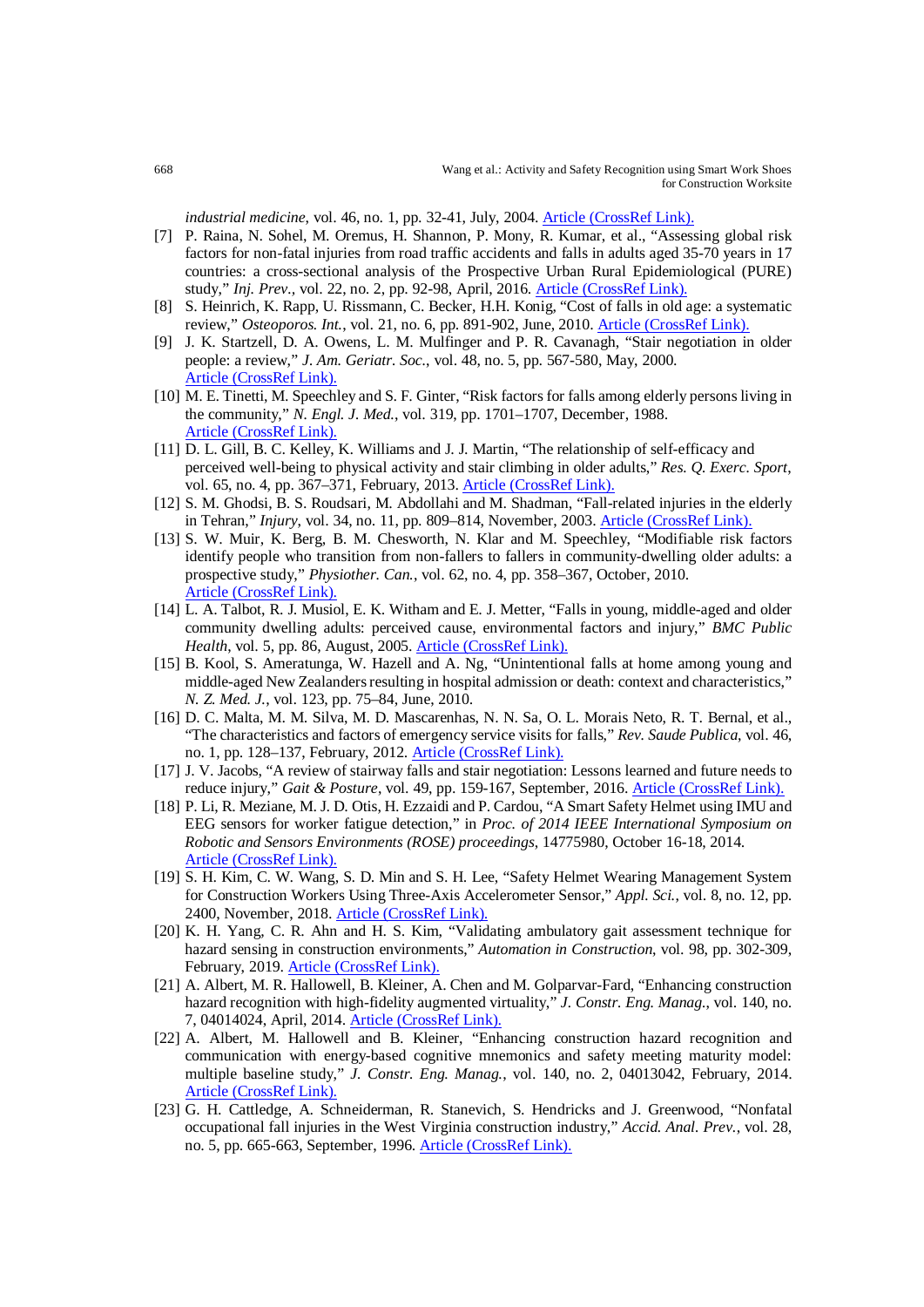KSII TRANSACTIONS ON INTERNET AND INFORMATION SYSTEMS VOL. 14, NO. 2, February 2020 669

- [24] Y. Liu, L. Nie, L. Liu and D. S. Rosenblum, "From action to activity: Sensor-based activity recognition," *Neurocomputing*, vol. 181, pp. 108-115, March, 2016[. Article \(CrossRef Link\).](http://dx.doi.org/10.1016/j.neucom.2015.08.096)
- [25] M. Shoaib, S. Bosch, O. D. Incel, H. Scholten and Paul J. M. Havinga, "A survey of Online Activity Recognition Using Mobile Phones," *Sensors*, vol. 15, no. 1, pp. 2059-2085, January, 2015. [Article \(CrossRef Link\).](https://doi.org/10.3390/s150102059)
- [26] N. F. Ribeiro, and C. P. Santos, "An intuitive visual for a real-time monitoring system for human gait using IMUs," in *Proc. of 2017 IEEE International Conference on Autonomous Robot Systems and Competitions (ICARSC)*, pp. 153-158, April 26-28, 2017. [Article \(CrossRef Link\).](http://dx.doi.org/10.1109/ICARSC.2017.7964068)
- [27] P. Gupta and T. Dallas, "Feature Selection and Activity Recognition System Using a Single Triaxial Accelerometer," *IEEE TRANSACTION ON BIOMEDICAL ENGINEERING*, vol. 61, no. 6, pp. 1780-1786, June, 2014. [Article \(CrossRef Link\).](http://dx.doi.org/10.1109/TBME.2014.2307069)
- [28] T. Gu, L. Wang, Z. Wu, X. Tao and J. Lu, "A Pattern Mining Approach to Sensor-Based Human Activity Recognition," *IEEE Transaction on Knowledge and Data Engineering*, vol. 23, no. 9, pp. 1359-1372, September, 2011. [Article \(CrossRef Link\).](http://dx.doi.org/10.1109/TKDE.2010.184)
- [29] A. Bulling, U. Blanke and B. Schiele, "A tutorial on human activity recognition using body-worn inertial sensors," *ACM computing Surveys*, vol. 46, no. 3, pp. 1-33, January, 2014. [Article \(CrossRef Link\).](http://dx.doi.org/10.1145/2499621)
- [30] O. Banos, J. M. Galvez, M. Damas, H. Pomares and I. Rojas, "Window Size Impact in Human Activity Recognition," *Sensors*, vol. 14, no. 4, pp. 6474-6499, April, 2014. [Article \(CrossRef Link\).](http://dx.doi.org/10.3390/s140406474)
- [31] S. C. Mukhopadhyay, "Wearable Sensors for Human Activity Monitoring: A review," *IEEE Sensors Journal*, vol. 15, no. 3, pp. 1321-1330, March, 2015. [Article \(CrossRef Link\).](http://dx.doi.org/10.1109/JSEN.2014.2370945)
- [32] C. W. Wang, Y. Kim and S. D. Min, "Soft-Material-Based Smart Insoles for a Gait Monitoring System," *Materials*, vol. 11, no. 12, pp. 2435, November, 2018. [Article \(CrossRef Link\).](http://dx.doi.org/10.3390/ma11122435)
- [33] T. Cover and P. Hart, "Nearest neighbor pattern classification," *IEEE Trans. Inf. Theory*, vol. 13, no. 1, pp. 21-27, January, 1967[. Article \(CrossRef Link\).](http://dx.doi.org/10.1109/TIT.1967.1053964)
- [34] J. R. Kwapisz, G. M. Weiss and S. A. Moore, "Activity Recognition Using Cell Phone Accelerometers," *ACM SIGKDD Explorations Newsletter*, vol. 12, no. 2, pp. 74-82, December, 2010. [Article \(CrossRef Link\).](http://dx.doi.org/10.1145/1964897.1964918)
- [35] F. A. Storm, B. W. Heller and C. Mazza, "Step Detection and Activity Recognition Accuracy of Seven Physical Activity Monitors," *PLOS ONE*, vol. 10, no. 3, pp. e0118723, March, 2015. [Article \(CrossRef Link\).](http://dx.doi.org/10.1371/journal.pone.0118723)
- [36] Y. Han, Y. Cao, J. Zhao, Y. Yin, L. Ye, X. Wang and Z. You, "A Self-Powered Insole for Human Motion Recognition," *Sensors*, vol. 16, no. 9, pp. 1502, September, 2016. [Article \(CrossRef Link\).](http://dx.doi.org/10.3390/s16091502)



**Changwon Wang** received the BS and MS degrees in Medical IT Engineering from Soonchunhyang University in 2013 and 2015 respectively. He is currently a Ph.D. student as a member of the Medical System & Device laboratory at the Soonchunhyang University. His research interests are Gait analysis, Biomedical engineering, Signal processing, and Smart healthcare.

E-mail: changwon@sch.ac.kr